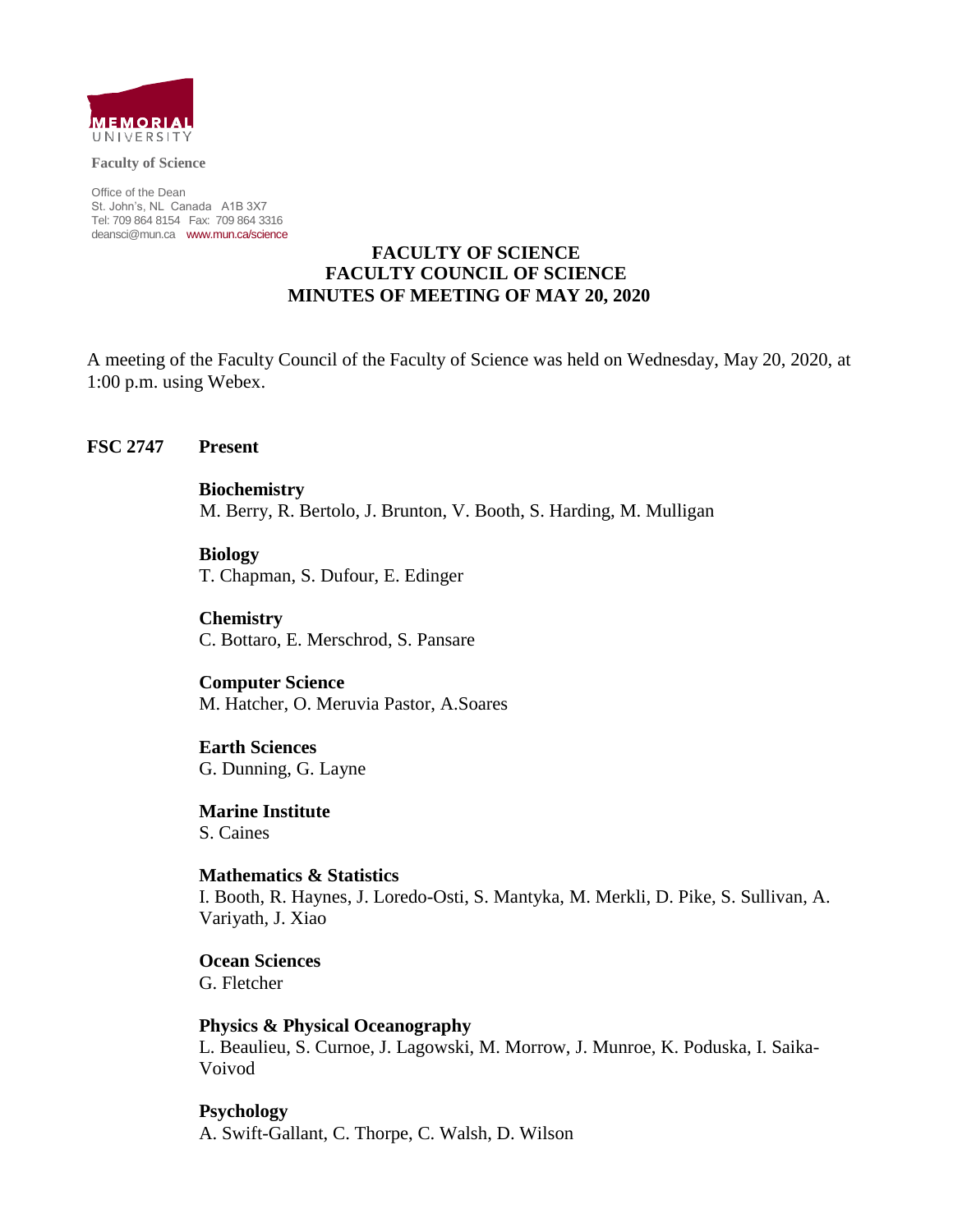### **Dean of Science Office**

S. Bungay, K. Foss, T. Fridgen, G. Jackson, G. Kenny, T. Mackenzie, R. Newhook, L. Zedel

### **Staff**

C. Hyde, A. Langille, S. Malek, J. Pittman, B. Power, N. Vanasse, E. Whelan

**Graduate Students** A. Alfosool

**FSC 2748 Regrets** K. Fowler

- **FSC 2749 Adoption of Minutes Moved:** Minutes of the meeting of April 15, 2020, meeting be adopted (Sullivan/Berry). **One abstention. Carried.**
- **FSC 2750 Business Arising:** None
- **FSC 2751 Correspondence:** None

.

### **FSC** 2752 **Reports of Standing Committees:**

### **A. Undergraduate StudiesCommittee:**

Presented by Shannon Sullivan, Chair, Undergraduate Studies Committee.

- **a.** Department of Biology, special topics course BIOL 4914, Special Topics in Marine Mammal Acoustics, approved by the committee and presented to Faculty Council for information only.
- **b.** Department of Biology, special topics course BIOL 4915, Special Topics in Social Insects, approved by the committee and presented to Faculty Council for information only.

# **B. Graduate Studies Committee:**

Presented by Graham Layne, Chair, Graduate Studies Committee. Departments of Mathematics and Statistics and Physics and Physical Oceanography, cross-listed course MATH 6252/PHYS 6852, Quantum Information and Computing. (Layne/Loredo-Osti). **Carried.**

- **C. Nominating Committee:** None
- **D. Library Committee:** None

# **FSC 2753 Report of the Dean**

Presented by Travis Fridgen, Acting Dean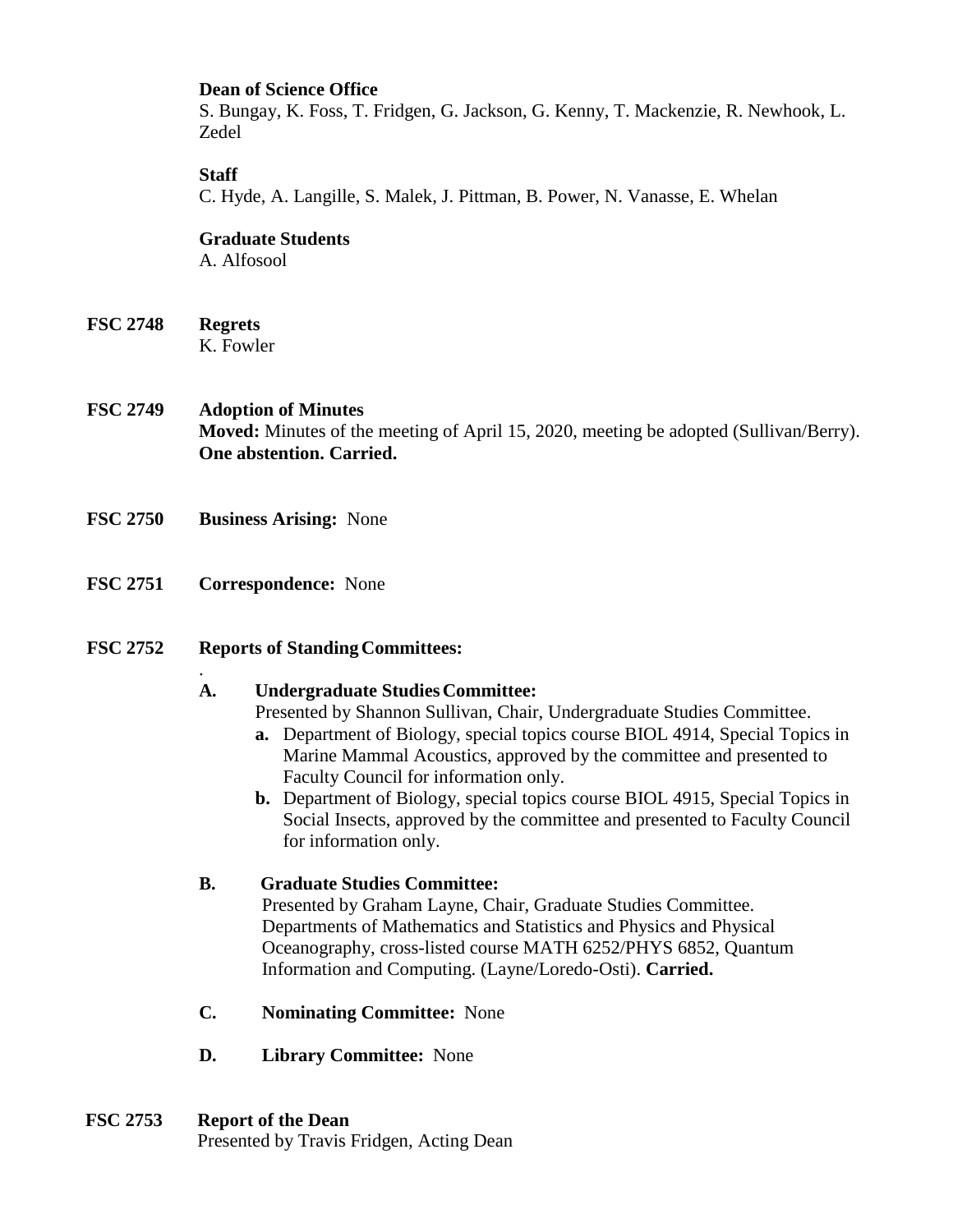# **1. a) Fall semester will be offered remotely**

This is going to provide obvious challenges in many of our programs, from the offering of remote labs to evaluation, and remote instruction. I know there are a lot of concerns and that this is going to be a lot of work for faculty and staff transitioning to remote instruction. If there are things that the university might be able to do to assist in making this process easier, there is an academic scenario planning steering committee who are discussing how we implement this online semester, right down to things such as how to get textbooks to students. Please send any requests that will make this work easier to your Heads, and I would be happy to bring these to the committee for discussion and recommendation to Vice-Presidents Council.

# **b) Academic Support Representative**

Keith Power is Faculty of Science's academic support representative who will be available to work with Departments over the coming months to help with pedagogy and technical issues in the delivery of on-line courses. Requests should go through department heads. Chat and phone support will also be available for "just in time" help associated with technical questions.

# **c) Bringing Honours Students to Campus**

Academic units can now submit proposals to permit students on campus for the Fall semester. At a Heads' meeting last month, we discussed bringing necessary Honours project students to campus. I have asked Heads to identify numbers of students in each academic unit who will be doing Honours projects which will represent a maximum number of students. Each department will have a brief plan including the following:

- 1. Health and safety measures (i.e. PPE).
- 2. Equity and accessibility (we cannot compel students to come to campus). We will need to identify projects that can be done remotely for students who cannot come to campus for various reasons.
- 3. Contingency plan. What if alert levels go backward and we are forced to evacuate campus?

# **2. Level 4 research activities**

We are currently receiving and looking at proposals to allow Level 4 research activity. It is important to get this right. If we limit our proposed research activities to those prioritized in the document under Level 4. If we get this right, the AVPR has suggested that future levels of activity could be handled at the faculty level.

# **3. Hats off Ceremony**

The University is planning a Hats Off Ceremony to recognize the completion of students' academic programs. The event will take place on May 28, at 7 pm via Facebook Live with a message from President Vianne Timmons and appearances by alumni, including Alan Doyle and Trent McClellan. More information will be shared with departments.

# **4. Summer Courses for Grade 12 students**

Grade 12 students will be able to take credit courses that are scheduled to begin June 4 with classes ending August 12. The Faculty of Science is proposing to offer EASC 2918, PSYC 1000, and OCSC 1000. Thank you to OCSC, PSYC, and EASC for quick responses and submitting these courses.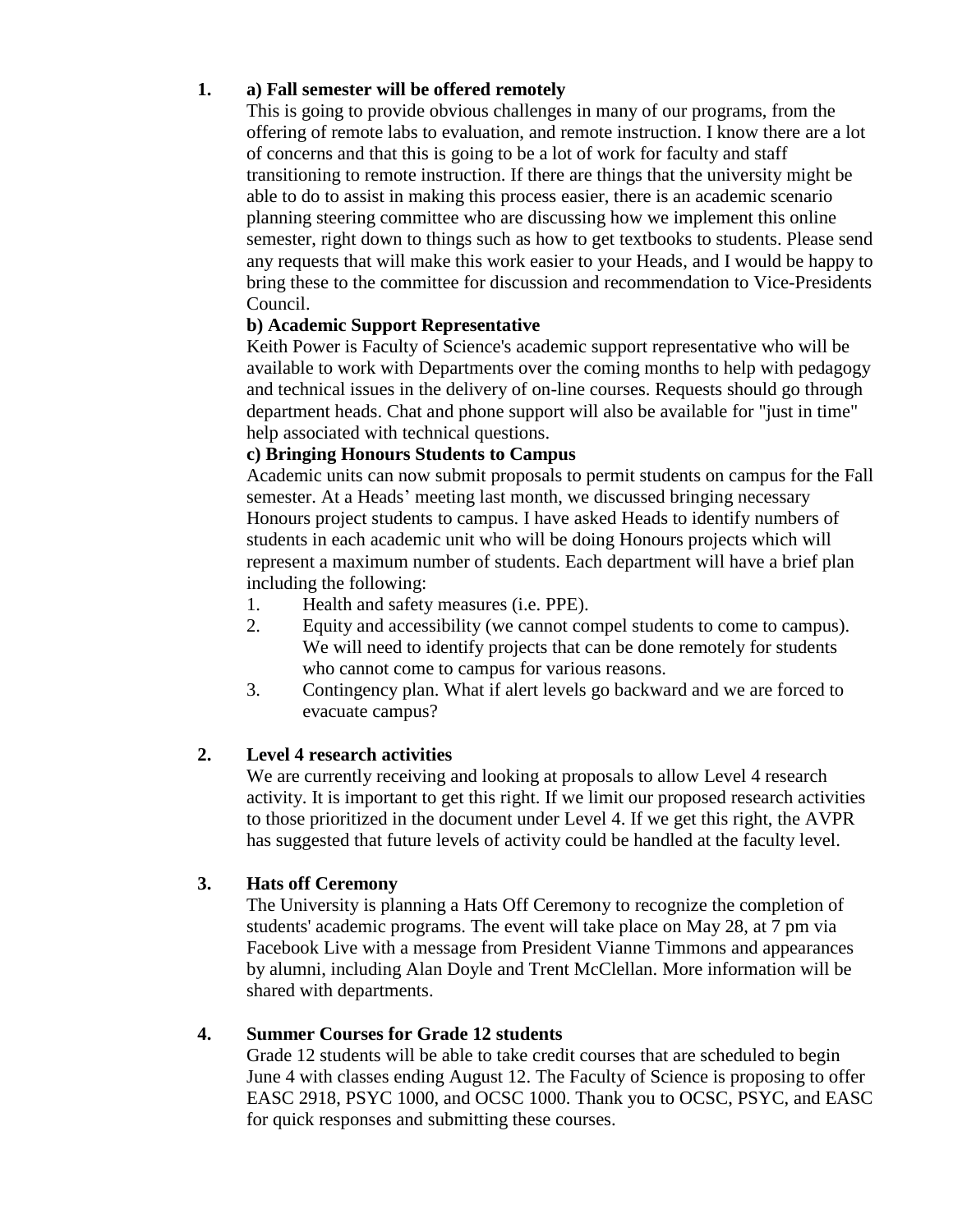There will be much variety in our incoming students' math skills due to the truncation of the school year. Some students in semesterised schools will have only three weeks of instruction in their second semester courses, and for which they have received a passing grade based on work done. I would like to thank the Math department and the committees who have done a fantastic job designing credit and non-credit bridging programs for our incoming students. Math is offering MATH 1090 and 1000, for credit, as refreshers as well as non-credit remedial instruction to students this summer.

# **5. Roof on Henrietta Harvey Building**

I was initially told that work on the roof of Henrietta Harvey would begin by the 3rd week of June. However, the recent Newsline has pushed this up to next week. I am now told action will be beginning next week weather permitting. FM will soon provide building wide notification of the anticipated work schedule.

# **6. Course Equivalencies Committee**

I am one of 8 members of the Special Committee on Course Equivalencies. After almost 7 months of work, I am excited to report that the committee will be releasing a document for feedback soon.

# **7. Spring semester meetings.**

While we do not normally meet in the spring semester, I propose we continue monthly meetings in June, July, and August.

# **FSC 2754 Question Period**

There was discussion on the delivery of courses for the Fall semester, and specifically concerning whether faculty would teach from home or from campus. The assumption is that more faculty and staff will be permitted on campus when the province moves to Level 2 of the current COVID-19 Alert Level System. Lecture capture is preferred by most faculty members for course delivery.

Concern was expressed about the pausing of hiring faculty during the current Public Health Emergency. Very few universities are putting out ads for faculty positions at this time. The Acting Dean will continue to raise the issue of permitting job searches with the Provost.

A **motion** was put forward by E. Merschrod:

We encourage you to speak up to VPC on resuming job searches.

Seconded by O. Meruvia-Pastor.

Discussion: It is understood that the university will not be conducting in-person interviews at this time. If job ads can be posted and searches started, at least we can move this work forward.

# **Motion carried unanimously.**

The issue of extending emergency funding for graduate students is being considered and a decision will be made next week and will be communicated to the departments and graduate students.